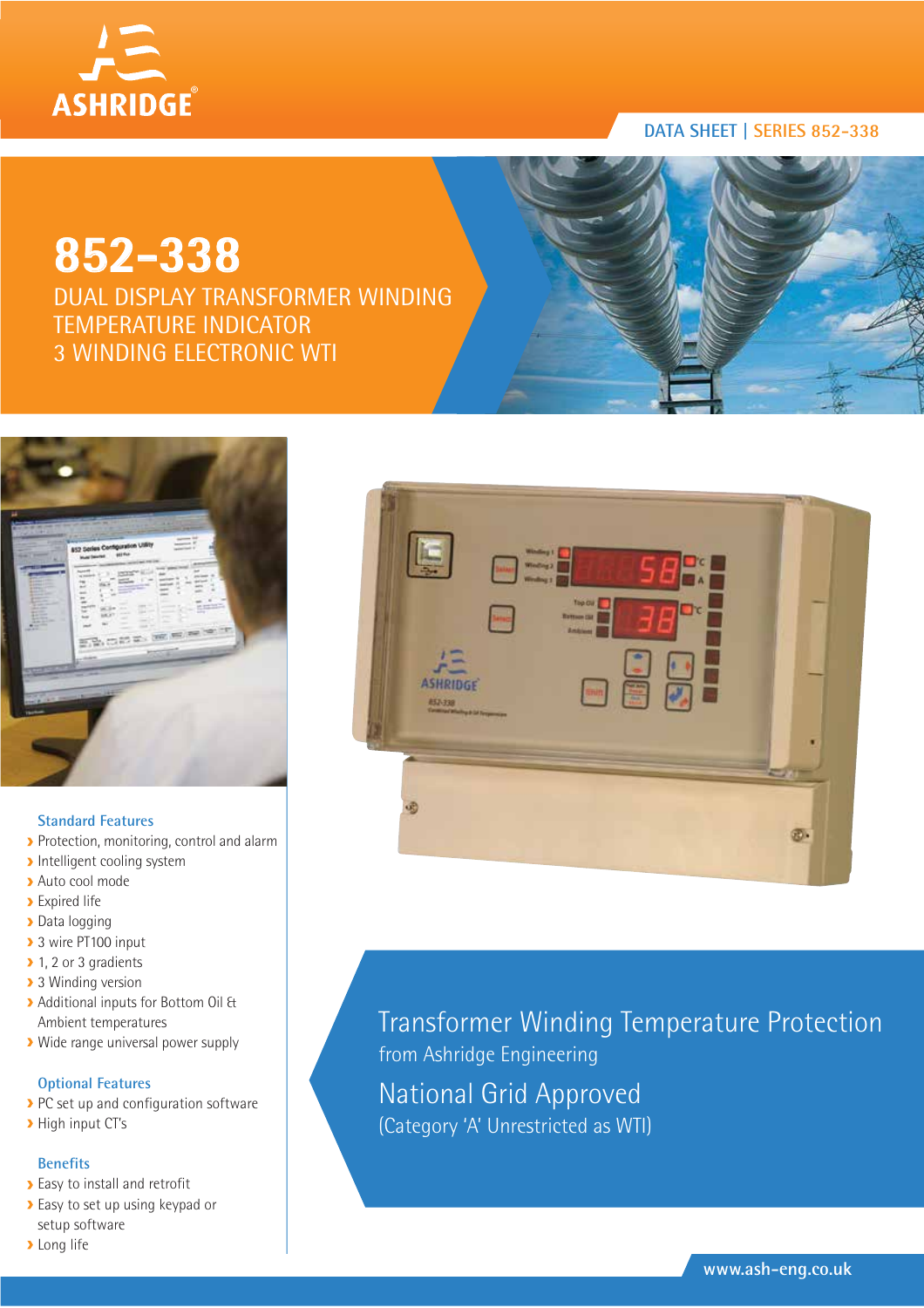## **DATA SHEET | SERIES 852-338**





The 852-338 winding temperature indicator is a high integrity protection, control and monitoring system for power transformers.The intelligent cooling control system ensures optimal asset life and protection for the transformer.

The WTI continuously calculates the 3 winding temperatures (otherwise known as the hot spot temperatures) in the transformer and displays the hottest winding. This is achieved by measuring the top oil temperature with a precision PT100 probe and the 3 winding currents using high isolation current transformers (CT) within the 852-338. These measurements are combined with Ashridge's algorithm based on the IEC354 standard to provide accurate winding temperatures.

#### **The 852-338 provides:**

- Multiple relay outputs for control, alarm and trip functions
- Output provided for Internal system watchdog alarm
- Output(s) provided for cooling system abnormalities or failures
- Precision, RMS electronics
- High level Isolation
- SCADA outputs of Modbus RTU and DNP 3.0 available to connect to your SCADA system
- IEC61850 ready
- User configurable analogue outputs
- Long life and proven reliability
- Easy set up and install with special relay check mode (Ramp mode)

#### **Data and Event Logging**

The 852-338 logs top oil and hot spot temperatures every 30 minutes, as well as peak temperatures, system entries and power cycling.

### **Expired Life**

The 852-338 provides an indication of the expired life (loss of life) of the transformer in days.

### **Software**

Ashridge's configuration software utility can be used to connect to any 852 Series WTI / OTI to read and edit parameter settings. The software also provides a "compare settings with template" facility, in addition to downloading the settings for incorporation into documentation or archiving.

# **Cooling System Control**

Ashridge have led the way in designing an innovative and intelligent cooling protection system for transformers. The 852-338 employs unique algorithms, developed by Ashridge, to monitor fans and pumps and warn of partial or full cooling system failures.

#### **The cooling system control is highly accurate and reliable and incorporates:**

- Autocool mode
	- Allows the system to be exercised at a specified time and day of week
	- Inhibits fans and pumps below a user defined temperature
- SCADA system interface for alarms and data
- Remote operation of fans and pumps
- Step mode the initiation of pumps for a set period, where a sudden change in load is detected

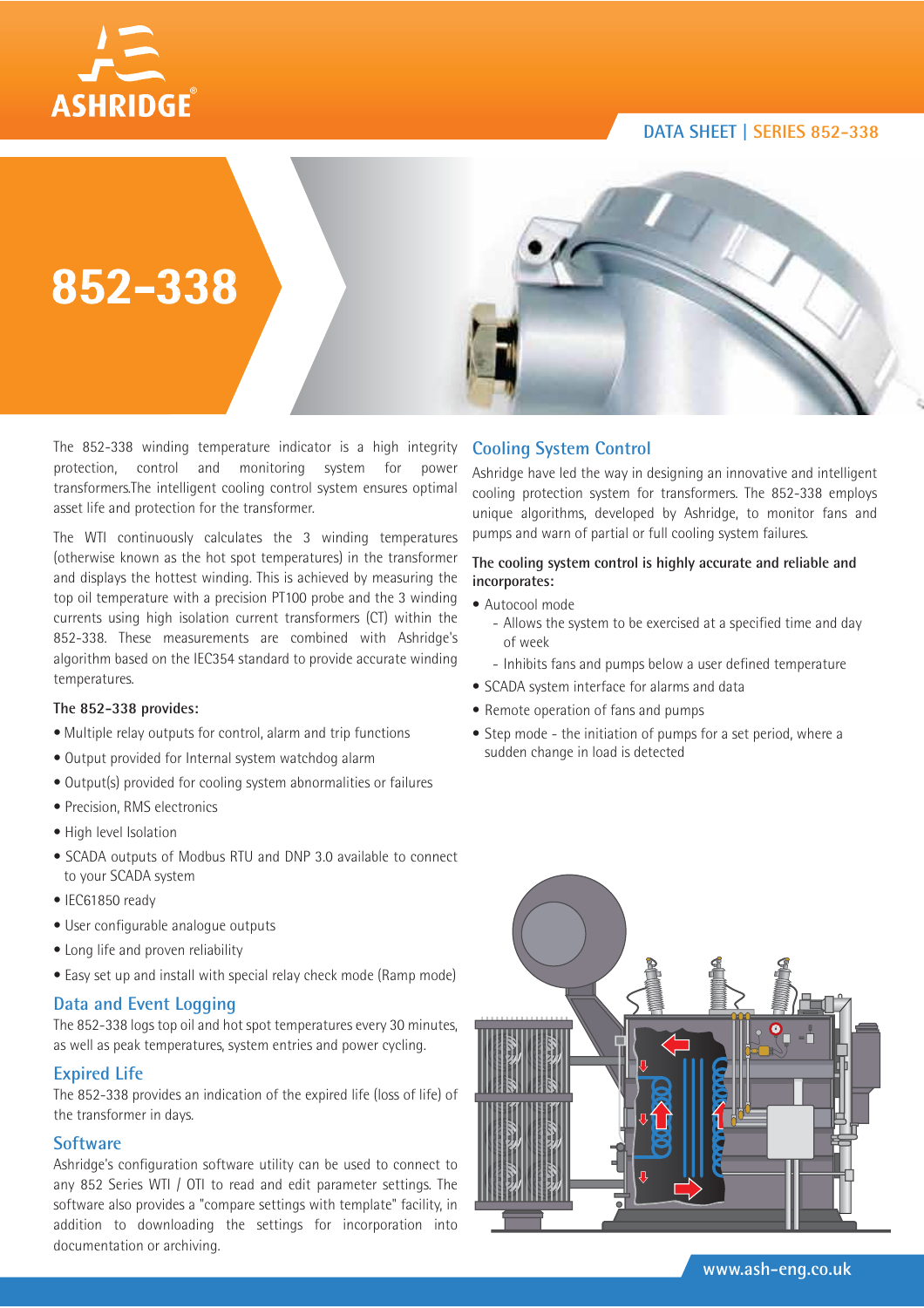

# **DATA SHEET | SERIES 852-338**

# **National Grid Approval**

(CATAGORY 'A' UNRESTRICTED AS WTI)



**Wall Mounted Version**

## **Installation:**

The 852-338 has been designed for easy installation of new and also retrofit systems. The wide range switch mode power supply allows the 852-338 to be connected to a variety of input voltages automatically. Direct CT input connection reduces cabling requirements.

# **Setting Up:**

The 852-338 is easily configured using the 5 key keypad on the front panel, with defined passwords for access to each section, maintaining security of settings. Non-volatile memory ensures that data is not lost in the event of power failure.

Alternatively, Ashridge's PC set up and configuration software utility can be used to connect to any 852 Series WTI / OTI to read and edit parameter settings. The software also provides a "compare settings with template" facility, in addition to downloading the settings for incorporation into documentation or archiving.

An easy to use, on site, dynamic teach mode facility ensures the fan and pump feedbacks are accurately calibrated.

| to id but<br><b><i><u>Industrial</u></i></b><br>m.<br><b><i><u>Distance</u></i> Page</b><br><b>Number Prints</b><br><b>Ab</b><br><b>Moderate Str.</b><br>$\sim$<br><b>Hard</b><br>- | anta (Tampito) com l'un pho-<br>Solo del ministro del Solo<br><b>STATISTICS</b><br><b>T. ALL</b><br>-<br><b>DISCARD TO</b><br>$-1$<br>$-10.1$<br><b>CONTRACT</b><br>× | orus.<br>With license in<br>mais.<br>.,                 | - 1                     |  |
|-------------------------------------------------------------------------------------------------------------------------------------------------------------------------------------|-----------------------------------------------------------------------------------------------------------------------------------------------------------------------|---------------------------------------------------------|-------------------------|--|
| <b>WORKS COLESN</b><br>almost acause                                                                                                                                                | <b>CONTRACTOR</b><br><b><i><u>Superintend</u> In Links</i></b>                                                                                                        | L. Glass Standings<br>The complete process and the com- | The Contract March 1997 |  |